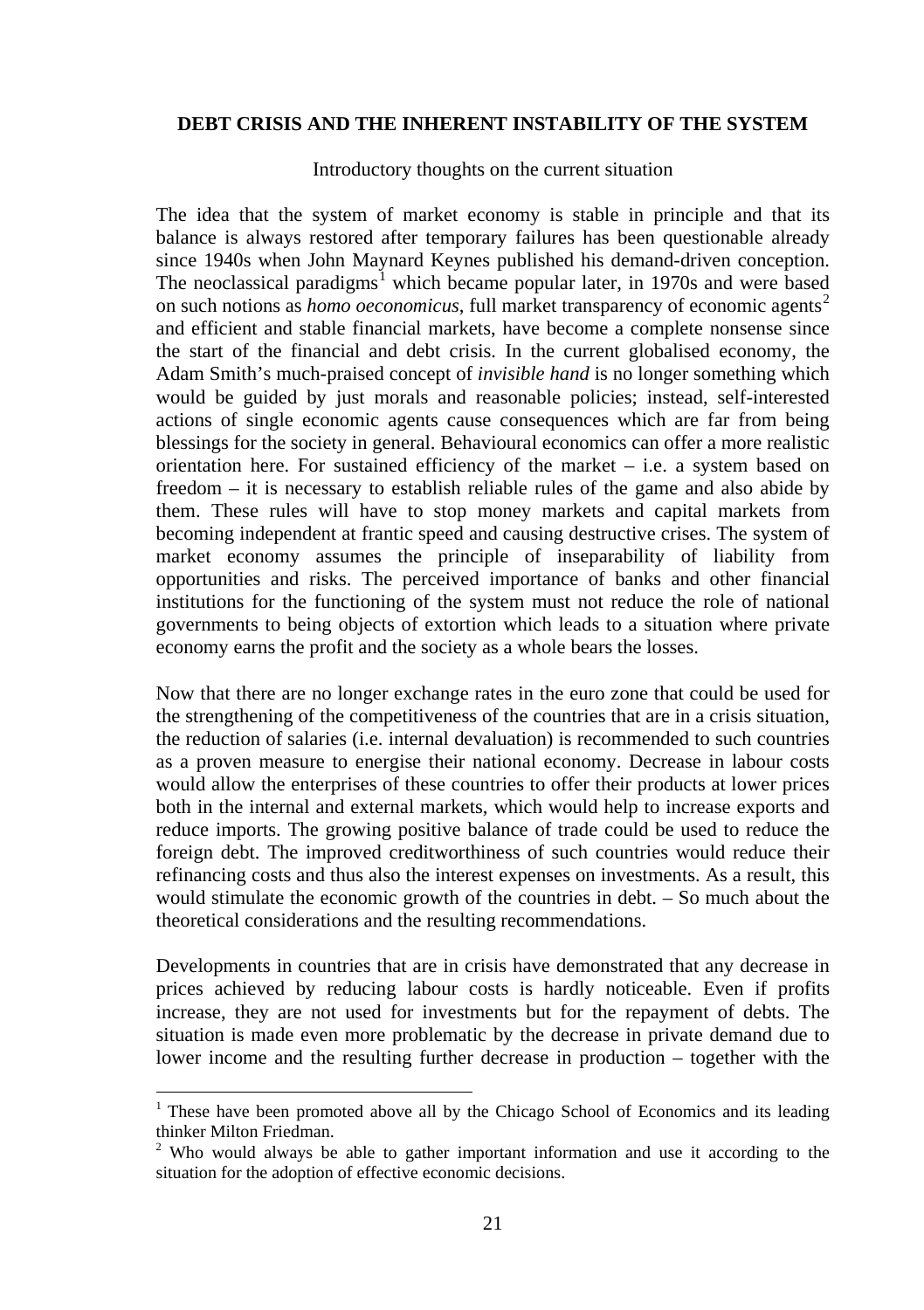respective impacts on labour markets – which in its turn will lead to a new decrease in income. While imports also decrease, it has only an insignificant effect on the balance of trade on the background of the declining global business outlooks. Thus a strictly limited salary policy is not expected to have a significant effect on the increase in foreign trade.

It would be easy to solve the current difficulties by following the recommendations of the American Nobelist Paul Krugman<sup>[3](#page-1-0)</sup>: national expenditures should just be increased à la Keynes and the resulting increased economic growth would make it possible to solve employment problems in the medium term – or at least in the longer term – and eventually also the debt problems. Economic growth is undeniably an important consolidation factor without which all efforts to achieve savings would be in vain. But the solution is certainly not so easy as Krugman imagines it! How to find funds for additional expenditures in a situation of a huge debt burden? Most countries which have fallen to the verge of a deep recession struggling with their dismal budget, e.g. the southern EU Member States, find themselves in a situation where their total debt has exceeded the limit they can bear<sup>[4](#page-1-1)</sup>. It will not be possible to cover additional expenditure with more debts.

Recommendations to increase expenditures by financing them with debts do not take into account the rating agencies dominating the market whose influence has by now increased to the level which often sets the whole system at risk.<sup>[5](#page-1-2)</sup> If the debt level of a country increases, the risk of reduction of the credit rating rises to the horizon as a threatening cloud. This has dramatic consequences to the country as the credit spreads for refinanced debts increase on financial markets and increase the burden on the state budget even more. Besides, many funds and insurance companies are allowed to buy only premium government bonds according to their statutes, and banks evaluate securities on the basis of market prices according to their balance sheet rules, and according to the decisions of the Basel Committee of the Bank of International Settlements (BIS) they have to provide equity-based guarantees to manage these risks.<sup>[6](#page-1-3)</sup> With a decrease in the credit rating of countries also the quality of their existing loans decreases. This in its turn leads to increasing offering of these bonds on after-markets and a decrease in these bond rates (increasing profits) which may lead to another reduction of the ratings. Such developments are supported by "rules of legitimate expectations" typical of market economy.As a consequence, countries in debt fall increasingly deeper into the debt trap.

j

<span id="page-1-0"></span><sup>3</sup> Krugman, P., End this Depression Now! W.W. Norton & Company, New York/London, April 2012; ders.: The Return of Depression Economics and the Crisis of 2008, W.W. Norton & Company, New York/London, September 2008.

<span id="page-1-1"></span><sup>4</sup> What does *sustainability* mean in this context? Government debt position is *sustainable* if the capacity of the national economy of the country allows to expect an ability to make payments of interest and principal amounts also in the future. This in its turn assumes the respective international competitiveness.

<span id="page-1-2"></span><sup>&</sup>lt;sup>5</sup> In that respect we can mention the three major US rating agencies Fitch Ratings, Moody's and Standard & Poor's.

<span id="page-1-3"></span><sup>6</sup> Basel II and in the future Basel III.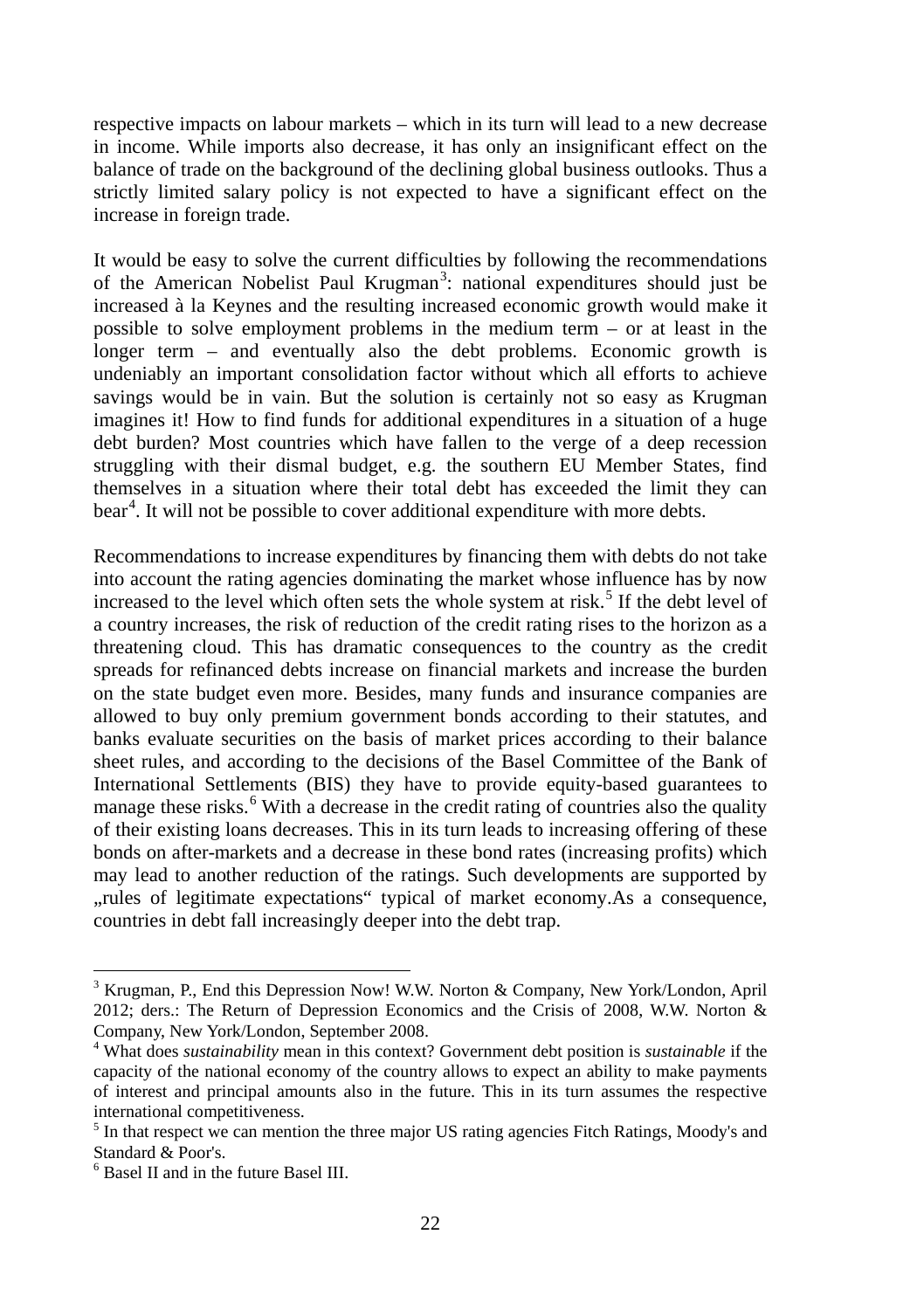To avoid misunderstandings, though – rating agencies are an important factor for financial markets. Their evaluations not only discipline governments in following their budgets and corporations in business management but also improve – provided the ratings are correct<sup>[7](#page-2-0)</sup> – market transparency for investors. However, considering the recent bad experience it would be absolutely necessary to thoroughly reform the rating agencies and establish strict rules. First of all, the two following principles should be applied:

- 1) Evaluation of creditworthiness by rating agencies is based on numerous indicators with variable degrees of weightiness which make them difficult to understand from outside. Therefore the agencies should have the obligation to disclose the bases for their decisions.
- 2) Rating agencies have to be responsible for their decisions. This means that if an inadequate decision by a rating agency can be attributed to gross negligence or even intent, the agency has to be at least partly liable or in the case of microeconomic<sup>[8](#page-2-1)</sup> ratings even fully liable.

Economic growth has been recognised to be an important consolidation factor. However, economic growth cannot be the only solution to debt problems as the required stimulating national expenditures have to be also financed in some way. Considering the partly huge debt burdens of the countries in crisis the cost-cutting measures should be seen as inevitable. Also special problems arise from this as expenditures for the financing of the social sphere constitute a lion's share of national and local budgets. Cutting costs in this sphere is consequently inevitable, no matter how difficult it is to justify them from social and ethical aspects due to their relation to redistribution policy. We should note here that this does not mean dismantling of the social sphere but cutting public expenditures as exaggerated goals and wishes related to redistribution policy have led to unbalanced results. Here we could mention above all social benefits paid to people with a high income level: e.g. payment of child benefits to families whose total income exceeds a certain limit should be completely stopped and these limits should be flexible. On the other hand, raising the general retirement age is problematic and not well-considered when we compare, for instance, the capacity for work of a factory worker or road worker and a professor of an establishment of higher education. Tying the further raising of the retirement age to changes in the average age of the population seems less thoughtprovoking, though. There is still some potential for savings in the case of subsidies, such as agricultural support, salaries on the higher levels of public services and reimbursement of the expenses of the members of parliament, and also expenditures on weapons and excessive bureaucracy could be reduced<sup>[9](#page-2-2)</sup>.

1

<span id="page-2-0"></span> $<sup>7</sup>$  Here not only the macroeconomic indicators of single countries should be critically reviewed</sup> but also their political and socio-economic indicators.

<span id="page-2-1"></span><sup>&</sup>lt;sup>8</sup> In order to avoid conflicts of interest, companies should be required to change regularly, e.g. every three or five years the rating agencies they have selected and to whom they pay for their services.

<span id="page-2-2"></span><sup>&</sup>lt;sup>9</sup> Cf among other things – also bearing in mind a possible increase in public revenues: Schuldenkrise in der Europäischen Union – Gedanken zur gegenwärtigen Problematik, Estnische Gespräche über Wirtschaftspolitik, 2012, Vol. I, pp. 9 – 20.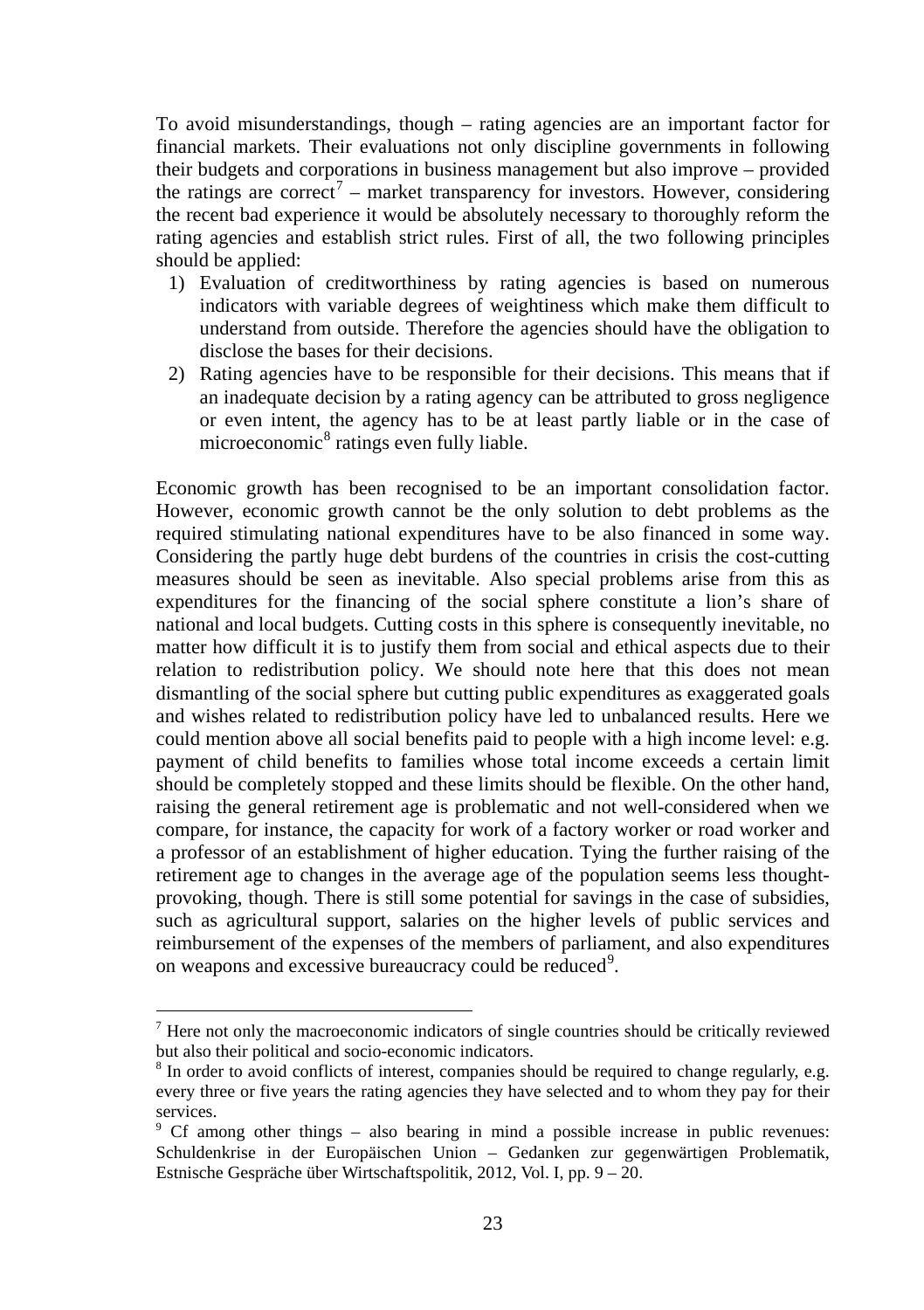However, comprehensive cutting of costs which is required in countries in crisis due to their high debt burden is still not enough to relieve them from the debt problems. The insufficiently considered austerity policy will rather even aggravate the problems as it may slow down the economic growth and increase unemployment. Therefore a well-balanced combination of austerity and growth policies is the only conceivable way out from the current debt crisis. This assumes starting fundamental structural reforms<sup>[10](#page-3-0)</sup> which are appropriate for strengthening the economic growth. The following aspects should be considered:

- Industrialisation: countries with a well-developed services sector and a strong financial sector<sup>[11](#page-3-1)</sup> seemed to have a powerful growth potential before the beginning of the crisis. Experience from recent years, however, has demonstrated that the services sphere is not so crucial as the degree of industrialisation as intangible goods have just a secondary role in global trade. On the other hand, measures which strengthen the production of goods have a general effect of increasing exports and therefore also promote economic growth. It is consequently extremely important to increase the creation of industrial value and thus also the proportion of economic sectors which produce goods in the gross domestic product.
- Investments to increase the productiveness of infrastructure.
- Measures to strengthen competition by removing barriers from entering markets.
- Labour markets reforms which assume breaking conventional structures. Labour legislation which protects labour should be adjusted to changes in economy and in the society. Two aspects are important here: on the one hand, medium-sized enterprises and industry should be relieved from the chains of labour law – to the extent it is socio-politically justified and feasible – to allow them some necessary space for adjustment to the constantly changing framework conditions of international competition. On the other hand, in parallel to long-time employees whose jobs are well protected by labour law, we have to think about young people with little work experience who are desperately looking for training places or jobs. These young people have currently fallen victims of the financial and economic crisis to an extremely worrying extent. When we observe the labour markets which have been split up like that it becomes evident that it is absolutely necessary to find socially acceptable compromises.
- Unemployment among young people should be fought above all through crossborder counselling and mediation of training places and jobs, by offering also pan-European language and professional study programmes, also recognition of certificates of education and professional certificates, which would help to remove barriers from studies or careers. Because it is certain: young people with education and training which conform to the current requirements have the potential for economic growth also in the future.
- Reorganisation of social systems according to the challenges of globalisation and demographic development.

j

<span id="page-3-0"></span><sup>&</sup>lt;sup>10</sup> Which will take time, however – approximately five years.

<span id="page-3-1"></span> $11$  E.g. the United Kingdom.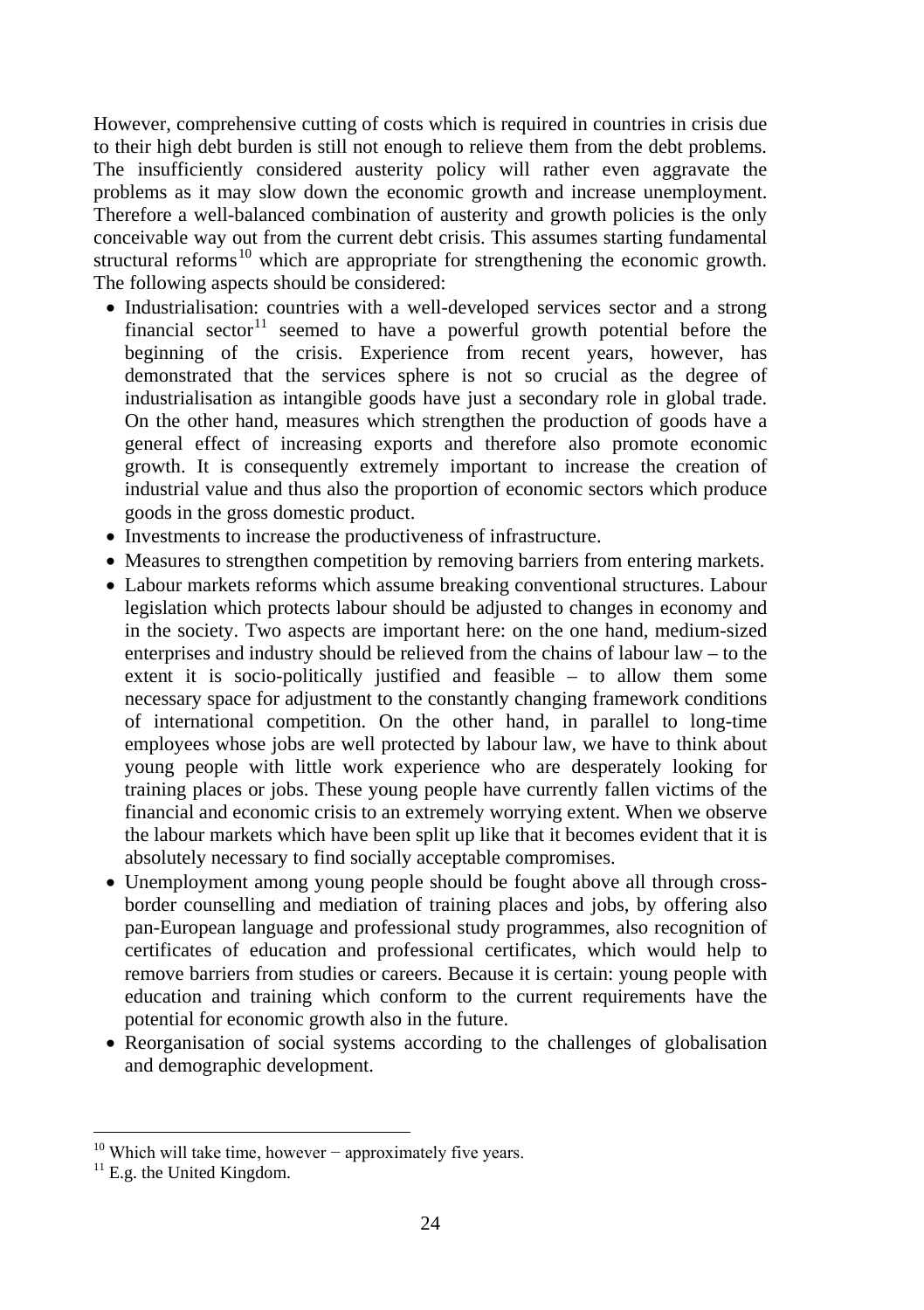- Simplification of taxation systems; relentless combating of tax fraud by taking discouraging measures; the half-hearted and patchy system of double taxation agreements should be replaced with a single EU agreement to eliminate tax havens at least within Europe.
- Constitutions should include the concept of debt brake in order to reach balanced "structural state budgets" in medium term<sup>12</sup>. If such rules are temporarily or recurrently violated, these obligations will have to be combined with (established) sanctions. All this is necessary, bearing in mind one basic truth: financial stability is an important precondition for sustainable economic growth.
- Creation of efficient administrative structures; relieving of medium-sized enterprises and industry from bureaucratic chains.
- Development of renewable energy sources and new technologies for the purpose of environment-friendly energy production, such as nuclear fusion $13$ .
- Investments in efficient cross-border traffic and energy networks.
- Investments in education, considering also that professional qualification requirements have to be clearly defined. Progress-oriented research and innovative development activities are the foundation for sustainable economic growth.

At different times it has been the function of the banking sector to provide services for loan transactions in the interests of the functioning of the whole economy. Thus, on the one hand, banks have to gather liquid funds that are temporarily not needed, in order to direct them, on the other hand, to economic agents who need funds for investments or major private purchases. In parallel there is also which is called investment banking. This is nowadays an equally important area of banking for the whole system if we bear in mind supporting corporate financing through capital markets. Such cases are mergers and acquisitions, financing of projects (structured finance), share and bond issues (capital markets), capital investments for clients (asset management) and after-market transactions (sales and trading).

On the other hand, principal investments of investment banks and particularly the activities of shadow banking<sup>[14](#page-4-2)</sup> more broadly often set the whole system at risk. Pure principal investments do not benefit the national economy in any way as the investors are not interested in real economy but on the profit margin of the capital owned by the bank. If the extremely speculative financial transactions of such credit institutions have led them to the verge of a breakdown, they are saved – according to current experience – from bankruptcy due to their importance to the whole system, so-to-say, with the help from the government, i.e. taxpayers. Normal companies have to declare themselves insolvent if their management decisions have had bad or too risky and are therefore no longer solvent. Banks are saved by the state,

1

<span id="page-4-0"></span><sup>&</sup>lt;sup>12</sup> State budget without the impact of the economic cycle.

<sup>&</sup>lt;sup>13</sup> Not nuclear fission!

<span id="page-4-2"></span><span id="page-4-1"></span><sup>&</sup>lt;sup>14</sup> Such as hedge funds, private equity funds, conduits, structured investment vehicles and certain forms of single-purpose companies.